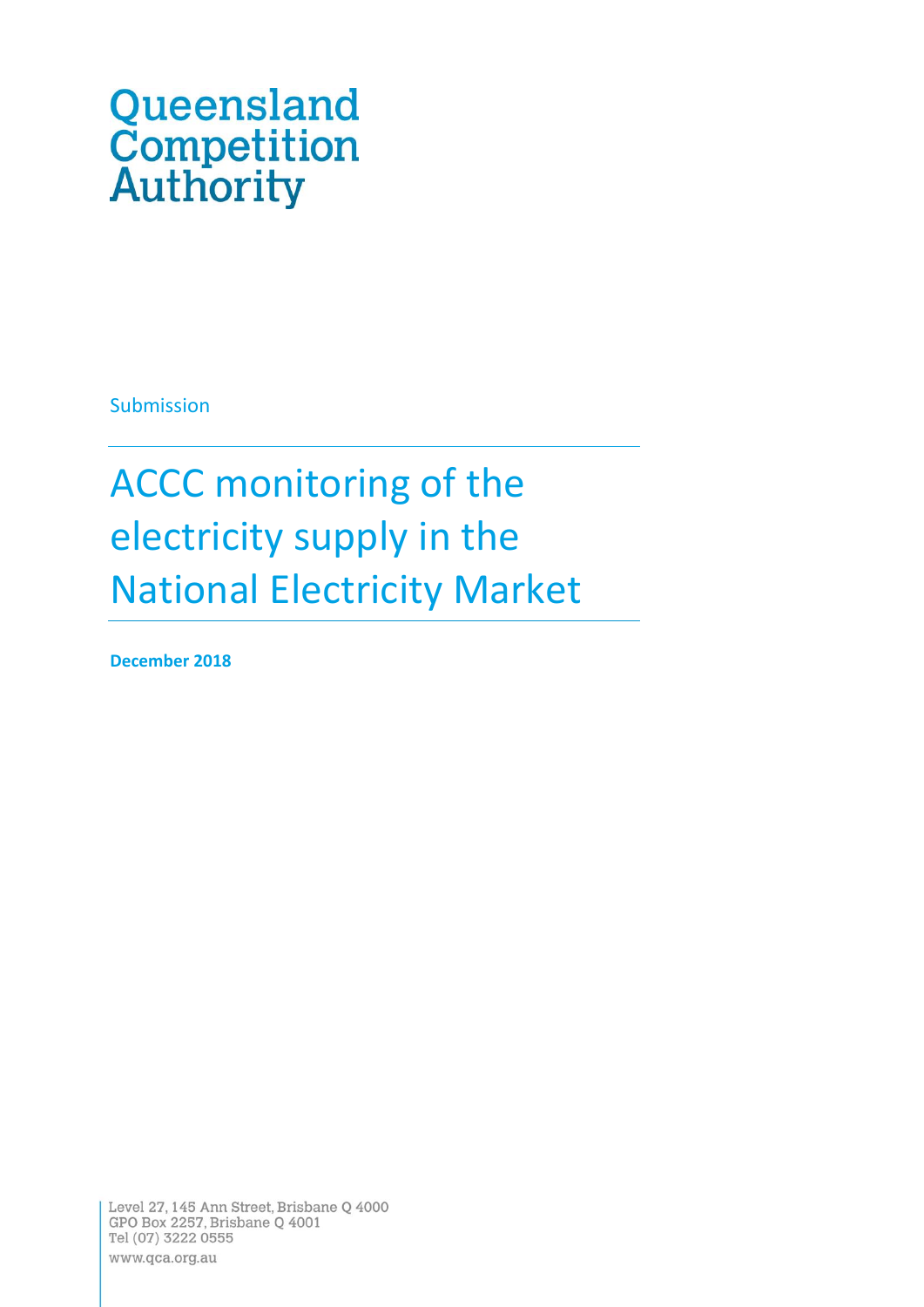#### © Queensland Competition Authority 2018

The Queensland Competition Authority supports and encourages the dissemination and exchange of information. However, copyright protects this document.

2 electronically but only if it is recognised as the owner of the copyright and this material remains unaltered.The Queensland Competition Authority has no objection to this material being reproduced, made available online or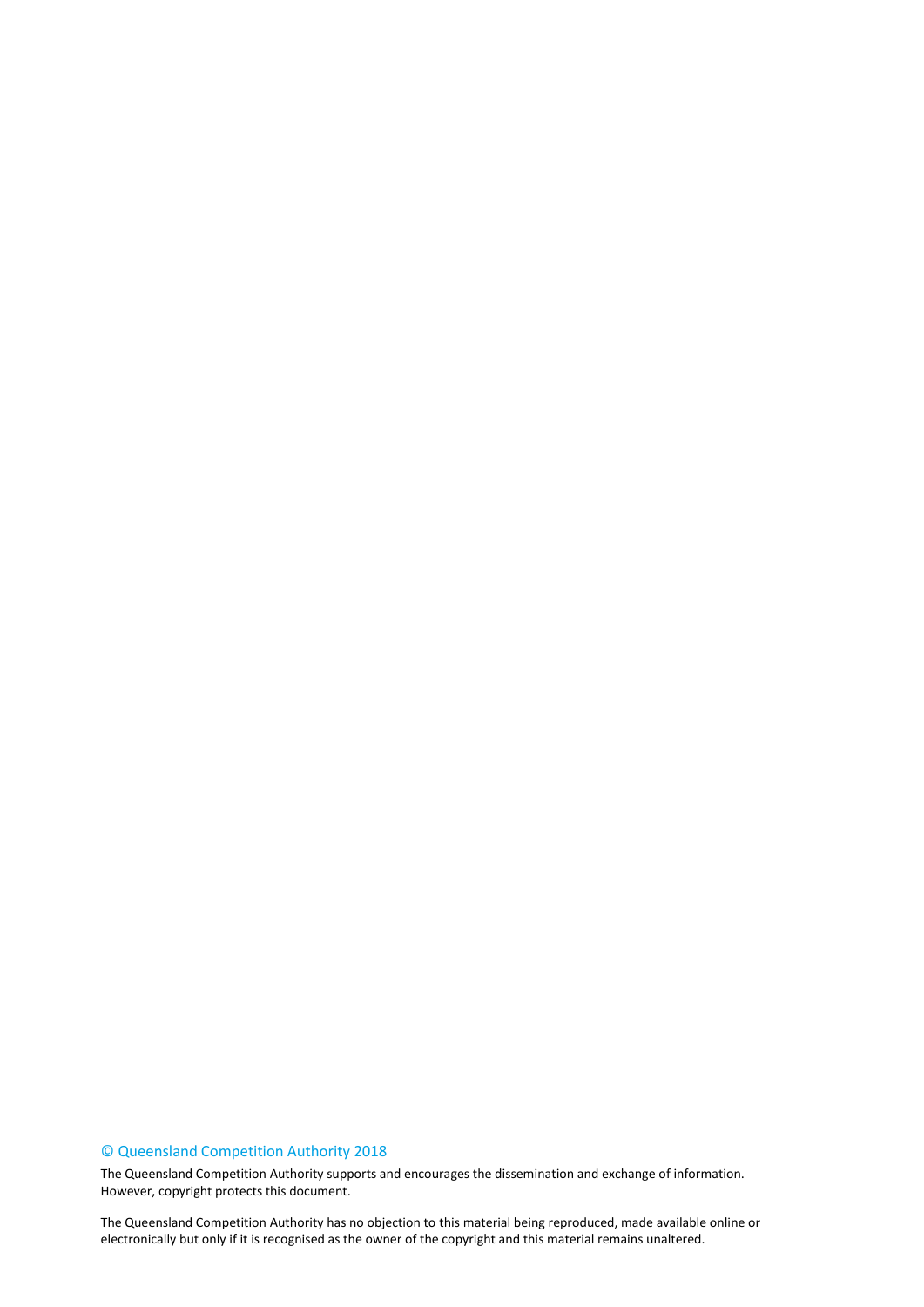## **Contents**

|                 | THE ROLE OF THE QCA - TASK, TIMING AND CONTACTS | $\mathbf{H}$ |
|-----------------|-------------------------------------------------|--------------|
| <b>OVERVIEW</b> |                                                 | Ш            |
| $\mathbf{1}$    | <b>INTRODUCTION</b>                             | 1            |
| 1.1             | ACCC retail electricity pricing inquiry         |              |
| 1.2             | ACCC discussion paper                           | 1            |
| 1.3             | QCA submission                                  | 1            |
| 2               | EXISTING METHODOLOGIES FOR MARKET MONITORING    | 2            |
| 2.1             | <b>ACCC</b> question                            | 2            |
| 2.2             | <b>ACCC view</b>                                | 2            |
| 2.3             | QCA view                                        | 4            |
| 3               | OTHER USEFUL RETAIL DATA                        | 8            |
| 3.1             | <b>ACCC</b> question                            | 8            |
| 3.2             | QCA view                                        | 8            |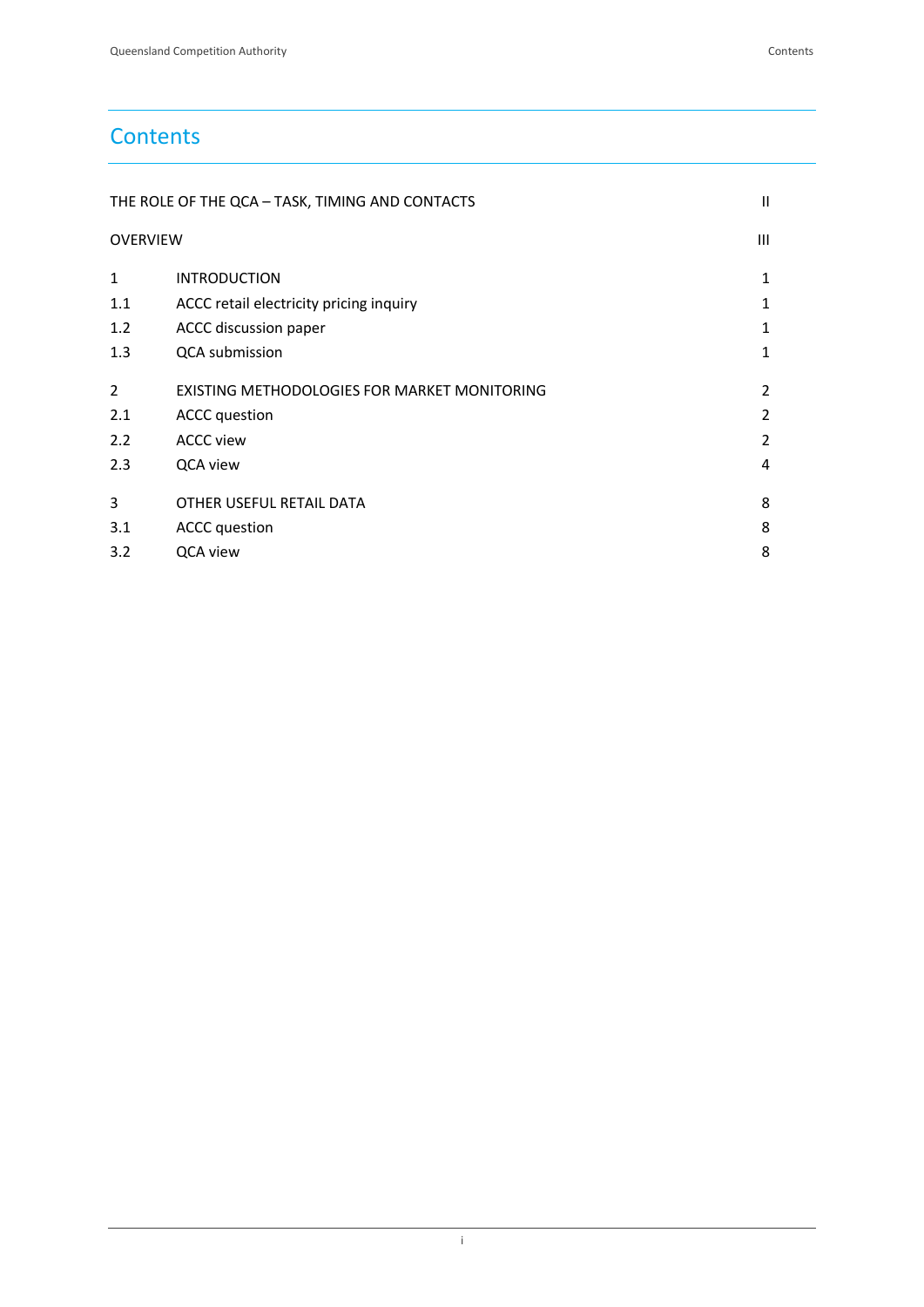## <span id="page-3-0"></span>THE ROLE OF THE QCA – TASK, TIMING AND CONTACTS

The Queensland Competition Authority (QCA) is an independent statutory body which promotes competition as the basis for enhancing efficiency and growth in the Queensland economy.

The QCA's retail electricity market monitoring functions are set out in sections 89B and 89C of the *Electricity Act 1994* (Qld).

- Section 89B allows the Minister to give the QCA a written direction requiring the QCA to monitor, and give a written report on, the operation of the retail electricity market in a designated retail market area.
- Section 89C allows the QCA to, by written notice given to a retailer for a designated retail market area, require the retailer to give the QCA the relevant information the QCA requires to comply with the direction from the Minister.

#### Task, timing and contacts

The QCA is making a submission to the Australian Competition and Consumer Commission's (ACCC) discussion paper on the ACCC's monitoring of the National Electricity Market.

#### **Contacts**

Enquiries regarding this submission should be directed to:

ATTN: Mr Shannon Murphy Tel (07) 3222 0555 [www.qca.org.au/Contact-us](http://www.qca.org.au/Contact-us)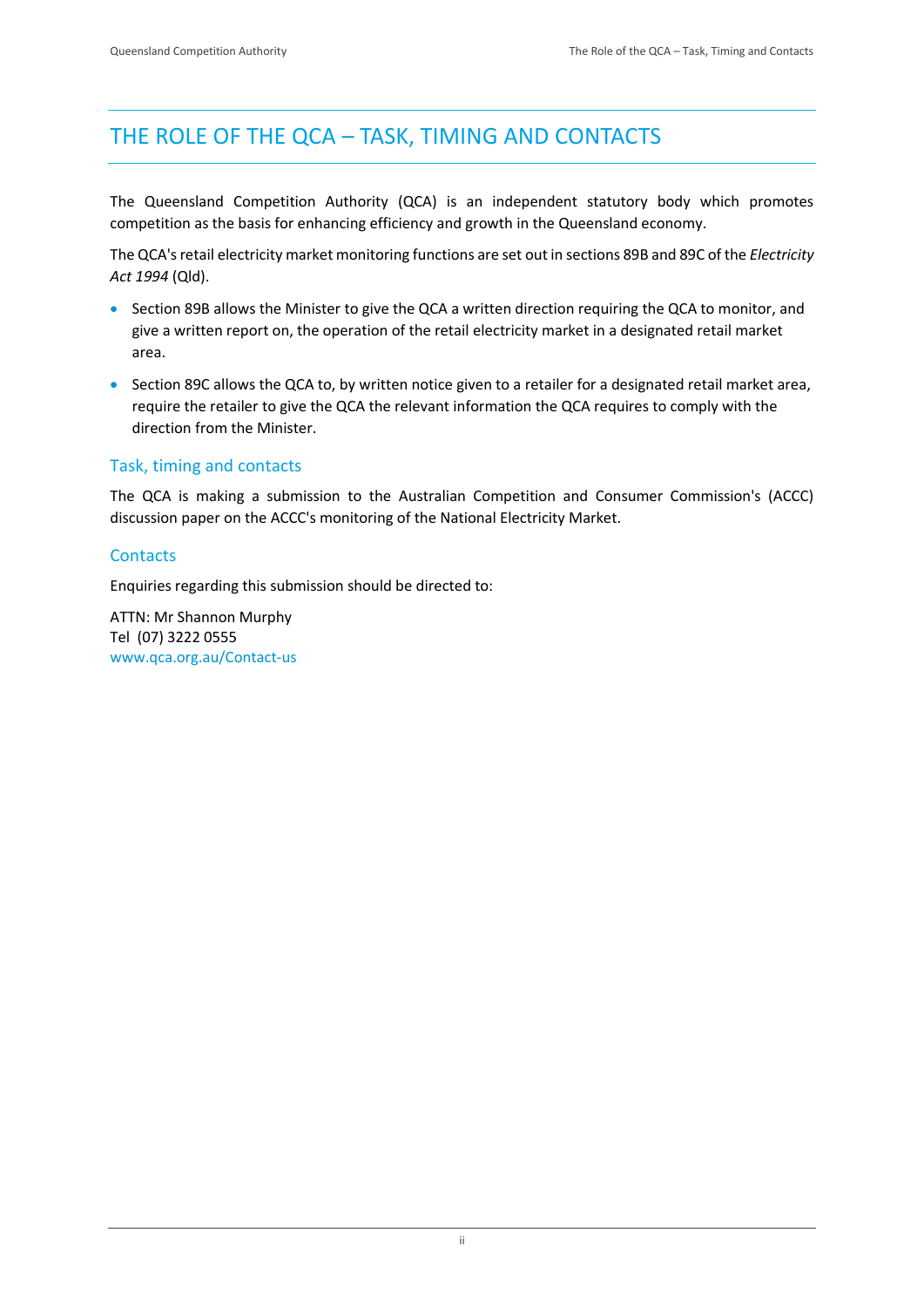## <span id="page-4-0"></span>**OVERVIEW**

#### ACCC's new electricity price monitoring role

The Australian Competition and Consumer Commission (ACCC) has been directed to monitor the prices, profits and margins in the supply of electricity in the National Electricity Market (NEM). The ACCC is required to provide its first report to the Commonwealth Treasurer by 31 March 2019, and to report no less frequently than every six months thereafter until August 2025.

The direction requires the ACCC to monitor the prices faced by customers in the NEM, including the level and spread of price offers, and encourages the ACCC to make use of publicly available information where appropriate.

The Queensland Competition Authority (QCA) welcomes the opportunity to make a submission on the ACCC's discussion paper on the ACCC's new electricity market monitoring role. The QCA has monitored the south east Queensland (SEQ) retail electricity market since prices in the market were deregulated in July 2016. Drawing on our experience in monitoring the SEQ retail market, we provide views on two questions in the ACCC's discussion paper:

- Current overlapping and inconsistent methodologies to market monitoring, and suggestions for preferred approaches (Question 2).
- Is there retail price data not reported on in the inquiry that would be useful to understanding how well the market is functioning? (Question 4)

#### Existing methodologies for market monitoring

There is a degree of overlap in the reporting of retail electricity bills in SEQ by the Australian Energy Market Commission, the Australian Energy Regulator and QCA. However, the QCA provides the most extensive monitoring of electricity bills in SEQ.

We agree with the ACCC's observation that there are inconsistent methodologies for price monitoring across NEM jurisdictions. However, there are also a number of consistent elements of the approaches and methodologies used by various agencies to monitor retail electricity prices across the NEM. The fact that the reports prepared by a number of agencies share certain key features suggests that these aspects of existing price monitoring are relevant to governments and policymakers.

#### Other useful retail data

The QCA suggests the ACCC consider using data from Energy Made Easy to monitor electricity prices in the NEM. We do not suggest that Energy Made Easy would be likely to provide all of the information the ACCC will need to meet the direction. However, meaningful conclusions about how well retail electricity markets are functioning can be drawn from 'desktop' analysis of electricity offer information on Energy Made Easy. Further, using Energy Made Easy does not require retailers to respond to information notices from a regulator, and allows each retailer's prices to be presented, by distribution zone.

Our purpose in outlining some of the overlap, inconsistencies and consistencies in the existing approaches to price monitoring across the NEM is to assist the ACCC to develop its price monitoring using Energy Made Easy, should it choose to do so.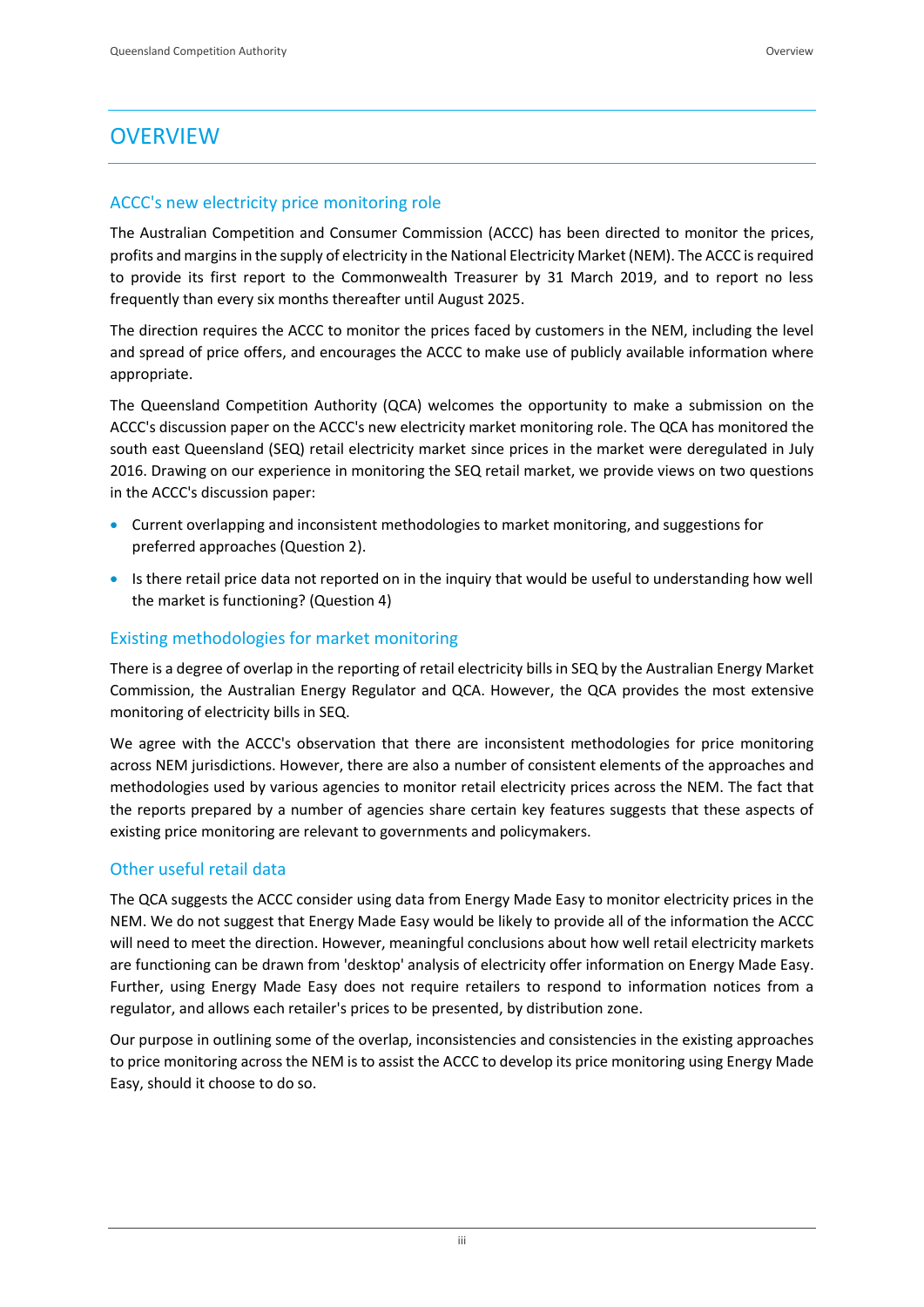### <span id="page-5-0"></span>1 INTRODUCTION

#### <span id="page-5-1"></span>1.1 ACCC retail electricity pricing inquiry

In July 2018, the Australian Competition and Consumer Commission (ACCC) published the final report of its retail electricity pricing inquiry (the inquiry).<sup>1</sup>

In August 2018, the (then) Commonwealth Treasurer directed the ACCC to monitor the prices, profits and margins in the supply of electricity in the National Electricity Market (NEM). The ACCC is required to provide its first report to the Commonwealth Treasurer by 31 March 2019, and to report no less frequently than every six months thereafter until August 2025.<sup>2</sup>

#### <span id="page-5-2"></span>1.2 ACCC discussion paper

In November 2018, the ACCC published a discussion paper regarding its new market monitoring role.<sup>3</sup> The discussion paper suggests that the March 2019 report will focus on the ACCC's approach to monitoring the NEM, with the reports from September 2019 focussing on the ACCC's analysis of the NEM.

The discussion paper seeks views from stakeholders on the approach the ACCC should take to monitor the electricity market. The paper lists 21 specific questions for which stakeholders are invited to provide comment. The paper also states that the ACCC will have regard to its experience in the inquiry, which it says involved many types of analysis that may also be applied in the new market monitoring role.<sup>4</sup>

#### <span id="page-5-3"></span>1.3 QCA submission

The Queensland Competition Authority (QCA) welcomes the opportunity to make a submission on the ACCC's discussion paper. Drawing on our experience in monitoring the south east Queensland (SEQ) retail electricity market since July 2016<sup>5</sup>, we provide views on two questions in the discussion paper:

- Current overlapping and inconsistent methodologies to market monitoring, and suggestions for preferred approaches (Question 2).
- Is there retail price data not reported on in the inquiry that would be useful to understanding how well the market is functioning? (Question 4)

Our views on Question 2 are articulated in chapter 2 of this submission, and our views on Question 4 are in chapter 3.

<sup>1</sup> ACCC 2018, *Restoring electricity affordability and Australia's competitive advantage: Retail Electricity Pricing Inquiry*, final report, June [ACCC 2018a].

<sup>&</sup>lt;sup>2</sup> The Hon Scott Morrison MP 2018 [Commonwealth Treasurer 2018].

<sup>3</sup> ACCC 2018, *ACCC monitoring of electricity supply in the National Electricity Market*, discussion paper, November [ACCC 2018b].

<sup>4</sup> ACCC 2018b, page 2.

<sup>&</sup>lt;sup>5</sup> Our market monitoring reports are available on the QCA website, [SEQ Market Monitoring.](http://www.qca.org.au/Electricity/Consumer/Market-Monitoring)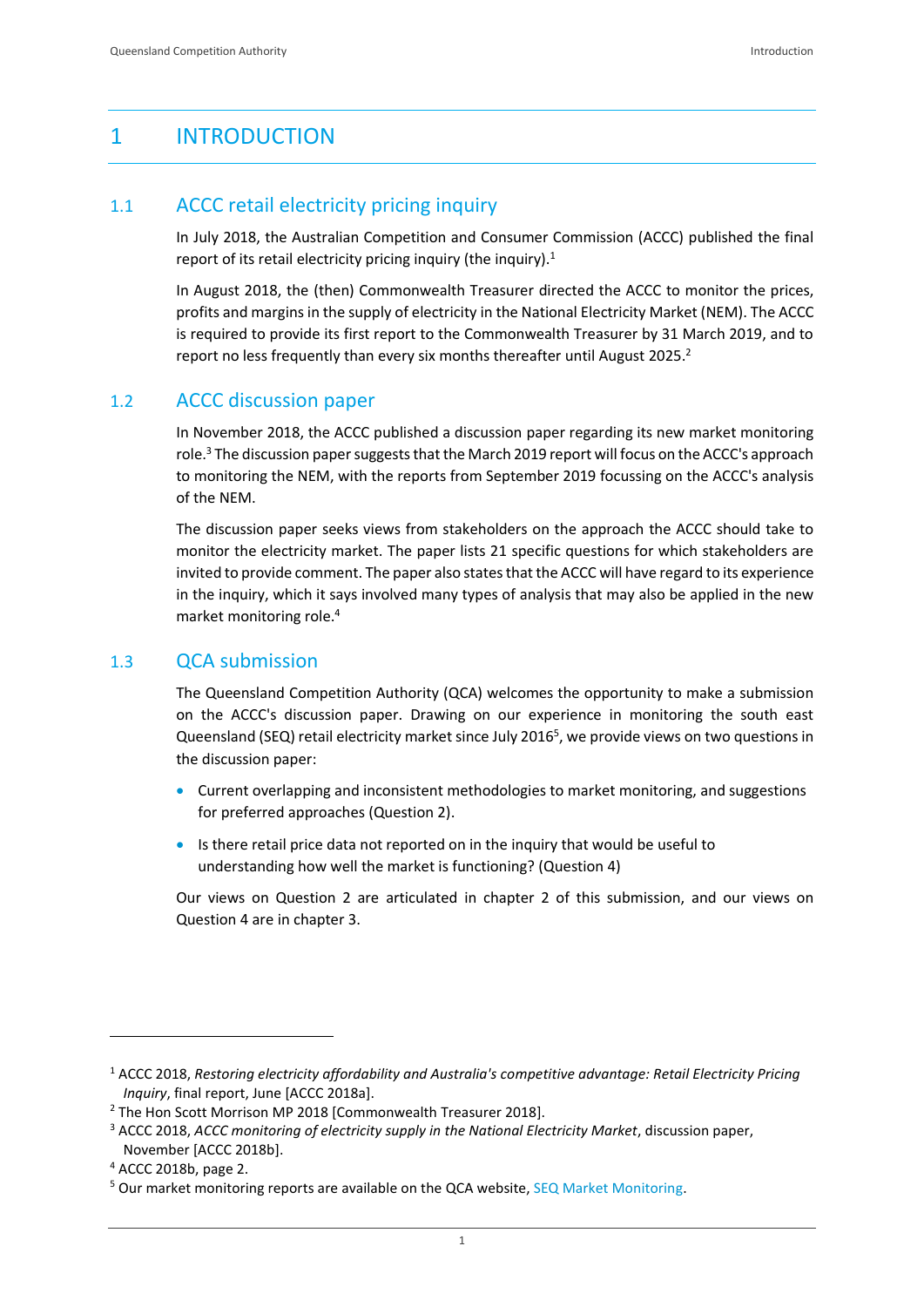## <span id="page-6-0"></span>2 EXISTING METHODOLOGIES FOR MARKET MONITORING

#### <span id="page-6-1"></span>2.1 ACCC question

Question 2 of the ACCC's discussion paper seeks stakeholders' views on current overlapping and inconsistent methodologies to market monitoring, and suggestions for preferred approaches.

#### <span id="page-6-2"></span>2.2 ACCC view

#### 2.2.1 Existing methodologies and recommended reform

In the discussion paper and in the final report of the inquiry, the ACCC listed the large number of electricity reports that monitor prices across the NEM.<sup>6</sup>

In terms of our submission on the discussion paper, the following reports are relevant:

- Australian Energy Market Commission (AEMC) reports on residential electricity price trends and retail energy competition reviews
- Australian Energy Regulator (AER) reports on the compliance and performance of the retail energy market
- Independent Pricing and Regulatory Tribunal (IPART) market monitoring reports for New South Wales
- Essential Services Commission Victoria (ESC) energy market reports
- Essential Services Commission of South Australia (ESCOSA) energy retail offer prices reports
- QCA annual and quarterly market monitoring reports.

For the purpose of this submission, the reports listed above are defined as the 'regulatory reports'.

In the inquiry final report, the ACCC acknowledged the 'significant value to the public and policy makers' of the various reports on retail electricity offers.<sup>7</sup> However, the ACCC outlined what it described as the 'deficiencies' in the current approach as including:

- none of the reports provide transparency around what consumers are actually paying. Current price reporting only provides estimates of consumer bills based on benchmark usage amounts
- the way pricing is constructed (including the applied assumptions and methodologies) by the different reporting bodies varies and pricing results are not readily comparable
- none of the reports are supported by effective information gathering powers to allow regulators or governments to have a full understanding of retail costs and margins, and other complementary information like what types of offers consumers are on
- while there is duplication of effort around residential prices, there are also significant gaps particularly around business customer price reporting and outcomes. Prior to 2017, there was very little transparency of business offers and outcomes.<sup>8</sup>

<sup>6</sup> ACCC 2018a, page 319 (Box 16.1); ACCC 2018b, page 10.

<sup>7</sup> ACCC 2018a, page 320.

<sup>8</sup> ACCC 2018a, page 320.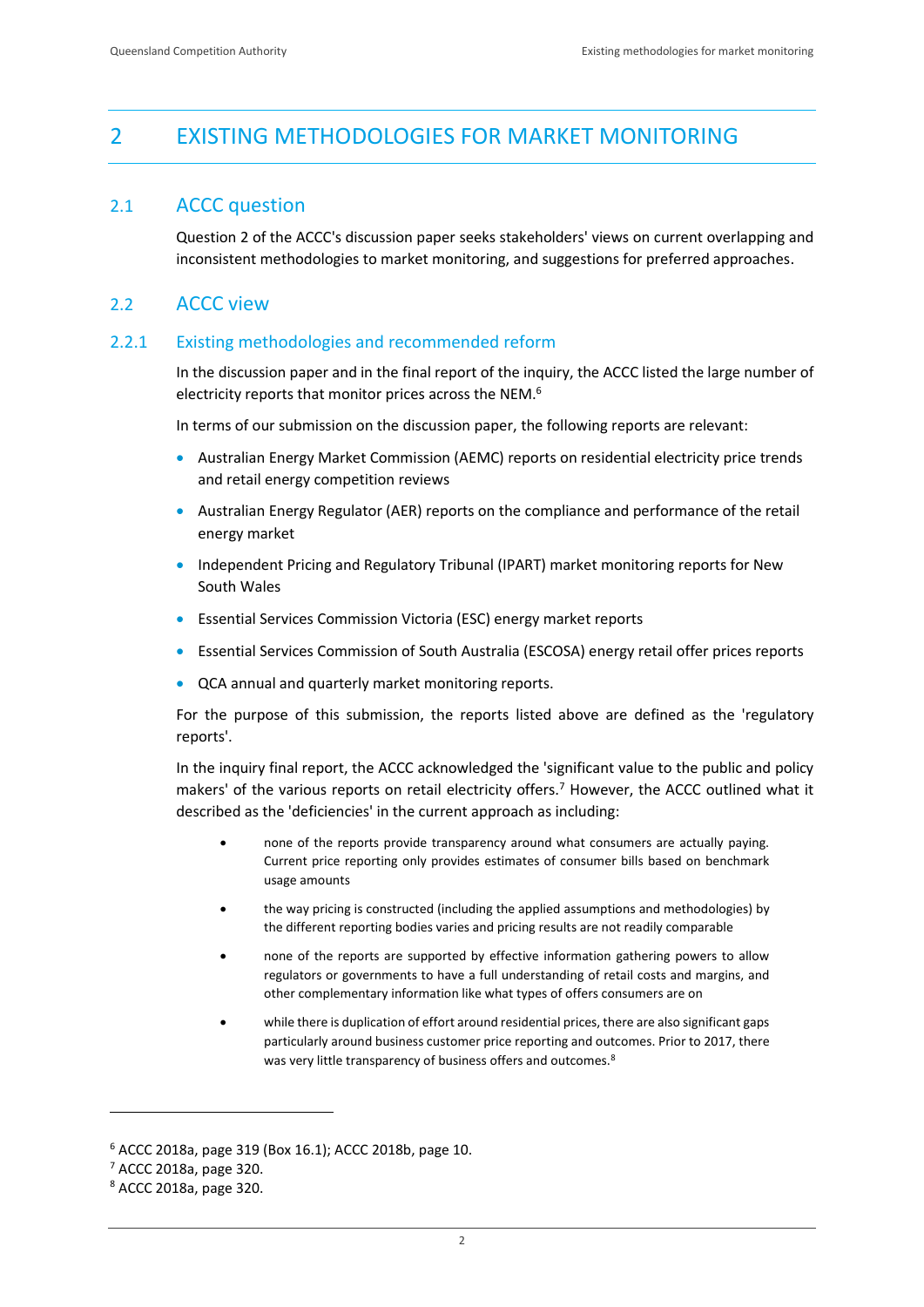The ACCC went on to say that its inquiry had filled in gaps in the current price monitoring arrangements, and that it was able to determine what 'electricity customers are actually paying'. The ACCC commented that it was only able to determine this by exercising its information gathering powers under section 95ZK of the *Competition and Consumer Act 2010* (Cth).<sup>9</sup>

Accordingly, recommendation 40 of the inquiry final report stated that:

Retail price monitoring should be streamlined, strengthened and appropriately funded to ensure greater transparency in the market, reduced costs, and allow governments to more effectively respond to emerging market issues. This should be done by:

- COAG Energy Council agreeing to streamline price reporting and monitoring to the AER and the AER receiving all the necessary powers to obtain information from retailers about price, offers, customer billing data and retail costs
- COAG Energy Council agreeing to extend price reporting for retail electricity services to small to medium business customers
- state governments agreeing to close their own price reporting and monitoring schemes in favour of an expanded and strengthened NEM-wide regime.

A NEM-wide price reporting and monitoring framework should include a combination of price monitoring with full EBITA [sic] data (including standardised costs to serve, attract and retain consumers, and margins), and consumer expenditure surveys. This reporting should be done on a regular basis and include customer expenditure data, based on representative customer surveys and retailer billing and offer data, and be reflective of demographic information.<sup>10</sup>

The ACCC synthesised its position in the discussion paper by saying:

…[A] consistent NEM-wide approach to retail price monitoring, including collection of data on revenue, costs and profits as well as what consumers are actually paying, is essential to providing governments and policymakers with a clear picture of how well the electricity market is functioning.<sup>11</sup>

#### <span id="page-7-0"></span>2.2.2 ACCC methodology

The key elements of the ACCC's price monitoring methodology for the inquiry were the 'dollar per customer' and 'cents per kilowatt hour' measures. In the inquiry final report, the ACCC described the measures as follows:

- A 'dollar per customer' measure was derived by dividing revenue and costs by numbers of customers. This can be considered a proxy for the annual amount that an average customer would pay for electricity. However, it is only a general representation due to significant usage differences between geographic regions, time periods and customer types.
- A 'cents per kilowatt hour' measure was derived by dividing revenue and costs by usage. This can be considered a proxy for the effective price faced by an electricity user for a unit of electricity. It does not take into account usage differences between customers which can vary dramatically. Retail tariffs are often structured with a fixed fee component, which in this case is averaged over the usage.<sup>12</sup>

To prepare its analysis, the ACCC said that it collected data from 18 retailers, and that it had to 'clean' the data for inconsistencies or potential errors, and check it against other data sources,

<sup>9</sup> ACCC 2018a, page 320.

<sup>10</sup> ACCC 2018a, page 321 (recommendation 40).

<sup>11</sup> ACCC 2018b, page 6.

<sup>12</sup> ACCC 2018a, page 2 (Box 1.1).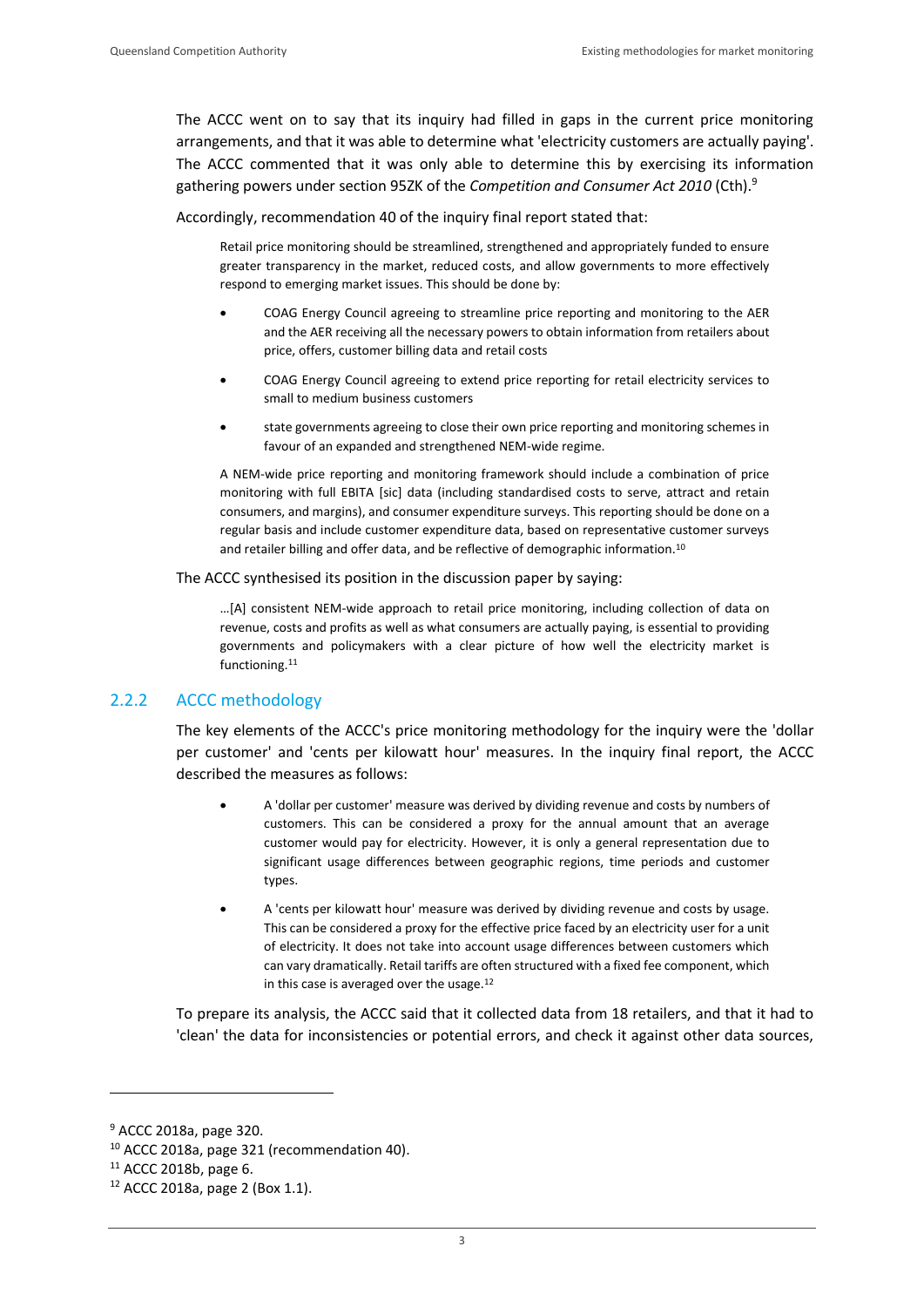including public data from the AER or the information provided by network companies. The ACCC added that it 'engaged with retailers to clarify identified inconsistencies and errors'.<sup>13</sup>

#### <span id="page-8-0"></span>2.3 QCA view

#### <span id="page-8-1"></span>2.3.1 Overlapping and inconsistent methodologies

The discussion paper characterises the existing methodologies for market monitoring as 'overlapping and inconsistent', and seeks stakeholders' views on, and suggested preferred approaches to, the arrangements.

#### Overlapping reporting on SEQ

With respect to monitoring the SEQ retail electricity market, the AEMC, AER and QCA each report on retail market offers in SEQ.

#### AEMC

The AEMC presents annual electricity bills in SEQ using a 'representative consumer' approach.

- In its report of its 2018 retail energy competition review, the AEMC presented the median standing offer bill, and cheapest market offer bill, for a representative consumer in SEQ using 4,434 kilowatt hours [on the primary tariff] plus controlled load consumption of 806 kilowatt hours. 14
- In its 2017 residential electricity prices report, the AEMC presented prices in SEQ using the annual bill and cents per kilowatt hour approaches. The annual bills were described as the 'representative standing offer' and 'representative market offer'. 15

#### AER

The AER presents annual electricity bills in SEQ using a 'typical household' approach. In its 2016– 17 report on the compliance and performance of the retail energy market, the AER presented the median standing offer bill, and median market offer bill, for a typical household using 4,100 kilowatt hours. 16

#### **OCA**

The QCA presents annual and quarterly bills in SEQ using a 'typical customer' approach.<sup>17</sup> In our annual market monitoring report for 2017–18, we presented the lowest standing offer<sup>18</sup>, average market offer, lowest market offer and highest market offer, by retailer, for each quarter of 2017– 18. We presented these bills for each of the five most common residential and small business tariffs and tariff combinations in SEQ, using median consumption level data provided by Energex.<sup>19</sup>

<sup>13</sup> ACCC 2018a, page 2 (Box 1.1).

<sup>14</sup> AEMC 2018, *2018 Retail Energy Competition Review*, final report [AEMC 2018], pages 264–265.

<sup>15</sup> AEMC 2017, *2017 Residential Electricity Price Trends*, final report, December [AEMC 2017], pages 86–87. <sup>16</sup> AER 2017, *Annual Report on Compliance & Performance of the Retail Energy Market 2016–17*, pages 6 and 61–62.

<sup>&</sup>lt;sup>17</sup> The QCA has published four quarterly market monitoring reports for the SEQ retail electricity market.

<sup>&</sup>lt;sup>18</sup> Where retailers offer more than one standing offer per tariff or tariff combination, we report the lowest standing offer on the basis that, generally, higher priced standing offers are for solar customers.

<sup>19</sup> QCA 2018, *SEQ retail electricity market monitoring: 2017–18*, market monitoring report, November [QCA 2018a], pages 6–45.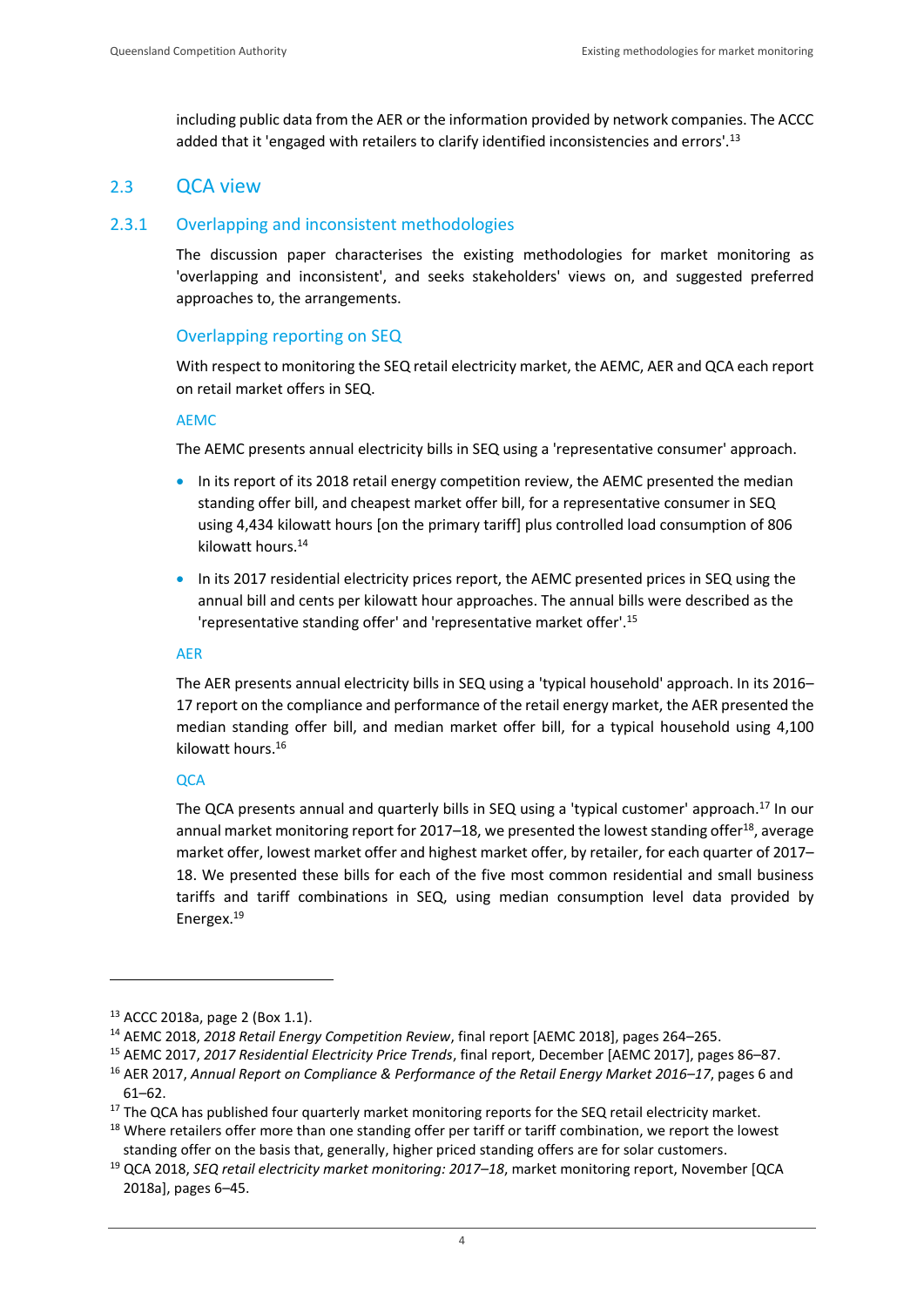#### **Conclusion**

There is a degree of overlap in the reporting by the AEMC, AER and QCA of retail electricity bills in SEQ. However, the QCA provides the most extensive monitoring of electricity bills in SEQ.

#### Inconsistencies across the regulatory reports

Three areas where inconsistencies are evident are the types of bills presented, data sources used and treatment of incentives and benefits.

#### Types of bills

The regulatory reports present customer bills in an inconsistent way. For example:

- IPART presents average annual bills, weighted by offer type, by distribution zone (Ausgrid, Endeavour and Essential Energy).<sup>20</sup>
- the ESC presents the highest annual standing offer and the range of annual market offer bills, for flat and multi-flat tariffs, by retailer in each distribution zone (Jemena, AusNet, CitiPower, Powercor and United Energy). 21
- ESCOSA presents average annual standing offer bills and the lowest annual market offer, by retailer in the South Australian Power Networks distribution zone.<sup>22</sup>
- as stated, the QCA presents the lowest standing offer, average market offer, lowest market offer and highest market offer, by retailer, for each quarter, for each of the five most common tariffs and tariff combinations in the Energex distribution zone.

#### Data sources

There are inconsistencies in the data sources, and the use of data sources, across the regulatory reports.

- The AEMC uses electricity offers available on Energy Made Easy using what we describe as a 'point in time' approach. For example, the AEMC's 2018 retail energy competition review report used data from Energy Made Easy on 21 March 2018, and the 2017 residential electricity price trends report used data from Energy Made Easy on 25 July 2017.<sup>23</sup> For consumption data for its 'representative consumer', the AEMC uses the AER's electricity bill benchmarks consumption data or information provided by state and territory governments. 24
- IPART uses price data from Energy Made Easy to estimate bills for the lowest and standing offers for all retailers, and retailers also provide IPART with their prices for their most common offers, and the number of customers on these offers. IPART calculates electricity

<sup>20</sup> IPART 2018, *Review of the performance and competitiveness of the retail energy market in NSW—From July 1 2017 to 30 June 2018*, draft report [IPART 2018], pages 34–35.

<sup>21</sup> ESC 2018, *Victorian Energy Market Snapshot 2017–18*, November, pages 18–20.

<sup>22</sup> ESCOSA 2018, *Energy Retail Offers Comparison Report 2017–18*, report to the Minister, August [ESCOSA 2018], pages 8 and 12.

<sup>23</sup> AEMC 2017, page 63; AEMC 2018, page 263.

<sup>&</sup>lt;sup>24</sup> AEMC 2017, pages 13–14. In the 2017 residential electricity price trends report, the AEMC also explained two reasons why prices between jurisdictions in the report should not be directly compared: (1) the representative consumer is different in each jurisdiction; and (2) consumption levels are different for each jurisdiction and are impacted by numerous factors including weather, availability and use of gas and penetration of air-conditioning: AEMC 2017, page 14.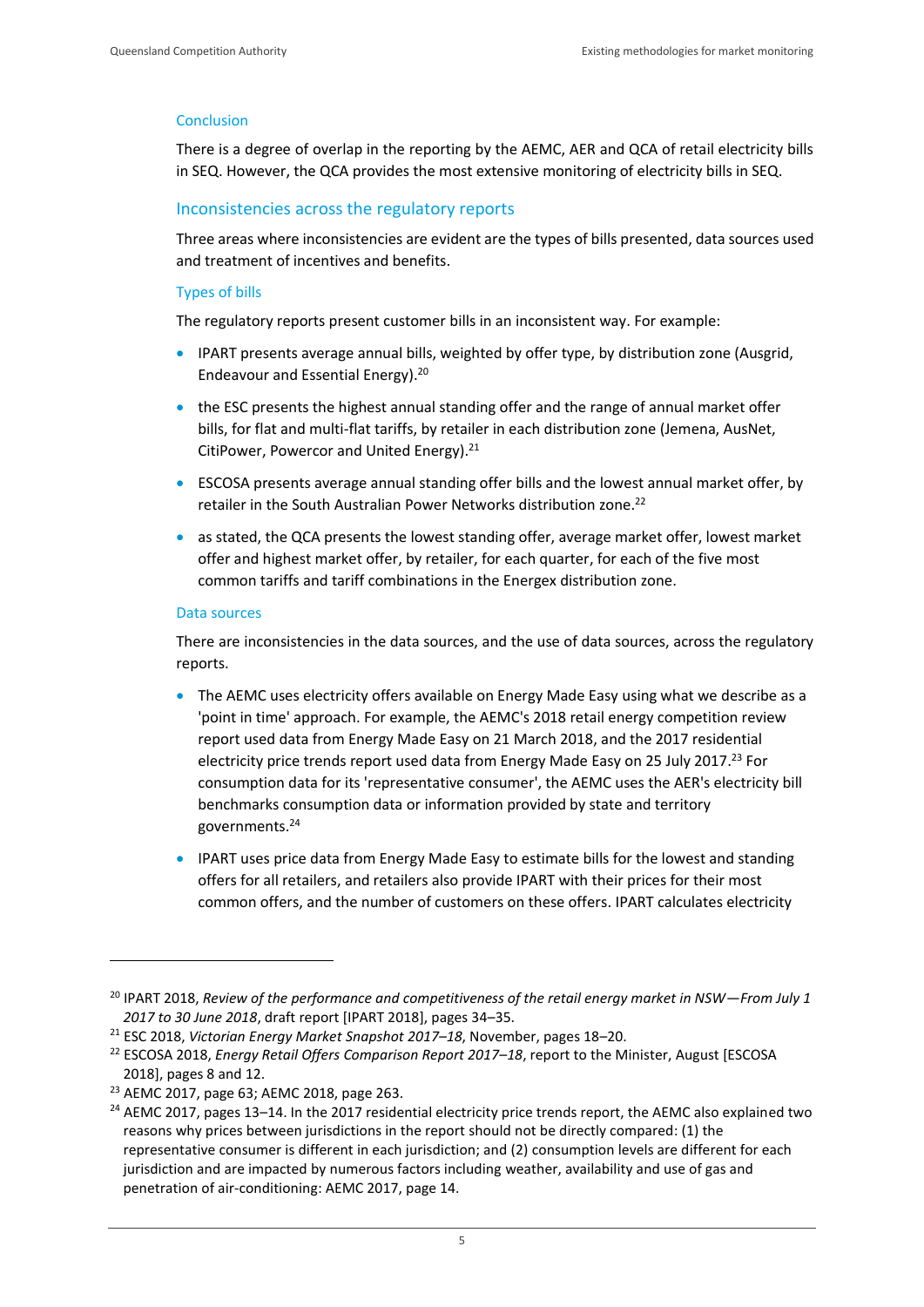bills for a 'typical customer' using the survey for the AER's electricity bill benchmarks for residential customers. 25

- ESCOSA uses the database that underlies Energy Made Easy, supplemented or confirmed with information from retailers (either directly or from retailers' websites and price fact sheets). ESCOSA downloads offer data on or as near as possible to the last business day of each quarter. ESCOSA uses average annual consumption profiles which it described in its 2018 energy retail offer prices report as 'generally consistent with the average historical consumption of electricity by small customers in South Australia, and are consistent with the average consumption figures used in previous' reports.<sup>26</sup>
- The QCA uses the database that underlies Energy Made Easy. For our 2017–18 annual report, and 2018–19 first quarterly report, we included retailers' offers that were published and expired within quarters. In our annual report, we also updated consumption levels for the typical customer for each of the tariffs and tariff combinations we reported on, and published datasets of offers to allow stakeholders to calculate bills based on different consumption levels.<sup>27</sup>

#### Treatment of incentives and benefits

The QCA applies the value of incentives that provide a direct financial reduction to bills. For example, in our bill calculations we:

- apply the value of sign-up incentives and monthly credits on bills
- exclude the value of benefits such as airline points schemes, movie tickets or free electronic devices.<sup>28</sup>

To our knowledge, across the regulatory reports, ESCOSA is the only other regulator that applies the value of incentives that provide a direct financial reduction to bills to its bill calculations.<sup>29</sup>

#### **Conclusion**

We agree with the ACCC's observation that there are inconsistencies across NEM jurisdictions in terms of the methodologies used for price monitoring. Our interpretation of the inconsistencies is that they reflect the particular circumstances in each distribution zone / jurisdiction, and the requirements of the legal instruments under which the regulatory reports are prepared.

#### Consistencies across the regulatory reports

We consider that there are a number of consistent elements of the approaches and methodologies used by the various agencies to monitor retail prices in NEM markets. Some of the areas of consistency across the regulatory reports are:

- presentation of electricity prices as annual bills, for a customer on a particular consumption level, by distribution zone
- use of existing, publicly available data.

<sup>25</sup> IPART 2018, pages 34–35 and 48.

<sup>26</sup> ESCOSA 2018, pages 27–28.

<sup>27</sup> QCA 2018a, pages 5 and 173; QCA 2018, *SEQ retail electricity market monitoring: July to September 2018*, market monitoring report, October [QCA 2018b], pages 16–17.

<sup>&</sup>lt;sup>28</sup> See, for example, QCA 2018b, page 17.

<sup>&</sup>lt;sup>29</sup> See ESCOSA 2018, page 29.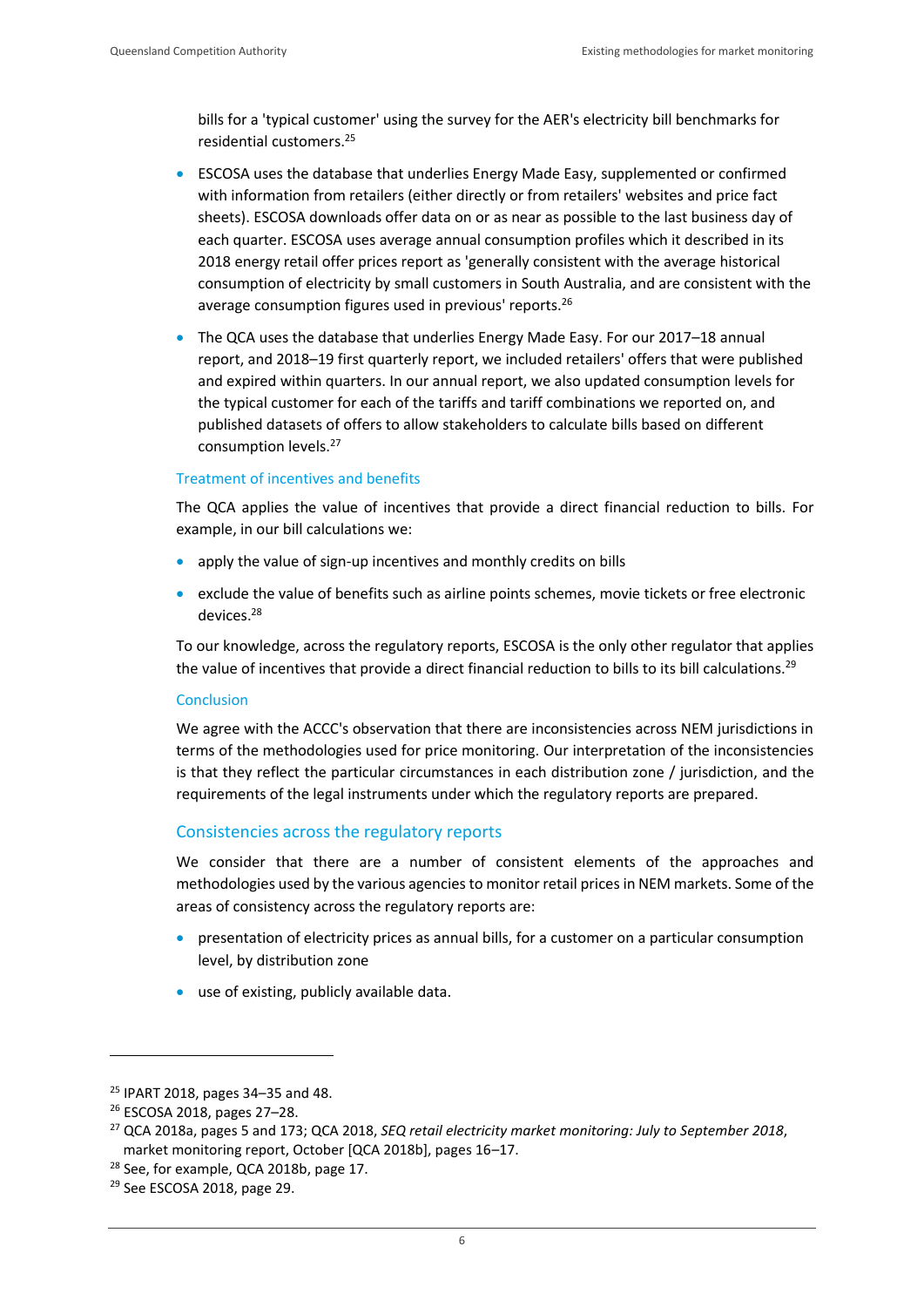The reports by the state regulatory agencies also present bills by retailer (except for IPART), and appear to require lower levels of engagement with retailers than was the case with the inquiry final report.

Although the QCA is not a policymaking agency, we consider the fact that the regulatory reports share certain key features suggests that these aspects of existing price monitoring are relevant to governments and policymakers.

#### 2.3.2 Direction to ACCC

The direction requires the ACCC to monitor the prices 'faced' by customers in the NEM, 'including the level and spread of price offers'. The direction also encourages the ACCC to 'make use' of publicly available information where appropriate.<sup>30</sup>

The QCA considers that these elements of the direction suggest that the ACCC should consider including monitoring of electricity offers in the NEM as part of its price monitoring framework. In terms of the reference to publicly available information in the direction, we suggest that offer information be drawn from the two databases of electricity offers available in the NEM—Energy Made Easy and Victorian Energy Compare.

#### 2.3.3 Regulatory compliance costs

In the inquiry final report, the ACCC stated that the cost of regulatory compliance was a 'key focus of the submissions to the inquiry and [its] meetings with retailers'.<sup>31</sup> In terms of retail price monitoring specifically, the ACCC described the existing reporting as 'more costly for retailers than is necessary', and recommendation 40 also cited 'reduced costs' as an objective of proposed reforms to retail price monitoring.<sup>32</sup>

We are not aware of any publicly available reporting of the actual costs to retailers of complying with existing price monitoring obligations, nor how previous/current costs would compare with the costs of complying with future information requirements imposed by the ACCC. We also note that the ACCC said in the inquiry final report that regulatory costs were 'not readily quantifiable from the data provided by retailers as retailers did not identify regulatory costs'.<sup>33</sup> However, we do support the general proposition that the cost to retailers of complying with price monitoring obligations should be minimised.

It is, in our view, uncontroversial to say that issuing information notices to retailers imposes direct costs on the regulator issuing them, and the retailers who have to respond to them. We also note the comments made by the ACCC regarding the data validation process it undertook to prepare the analysis shown in the inquiry final report (see section [2.2.2](#page-7-0) above). The process of the ACCC checking retailers' data against other sources and engaging with retailers to correct data, would have imposed further direct costs on the ACCC and retailers.

Accordingly, we encourage the ACCC, in finalising its approach to price monitoring, to consider the costs of issuing information notices to retailers, and weigh the costs against the benefits to governments and policymakers of the analysis generated through retailers' own data.

<sup>30</sup> Commonwealth Treasurer 2018.

<sup>31</sup> ACCC 2018a, page 226.

<sup>32</sup> ACCC 2018a, page 321.

<sup>33</sup> ACCC 2018a, page 226.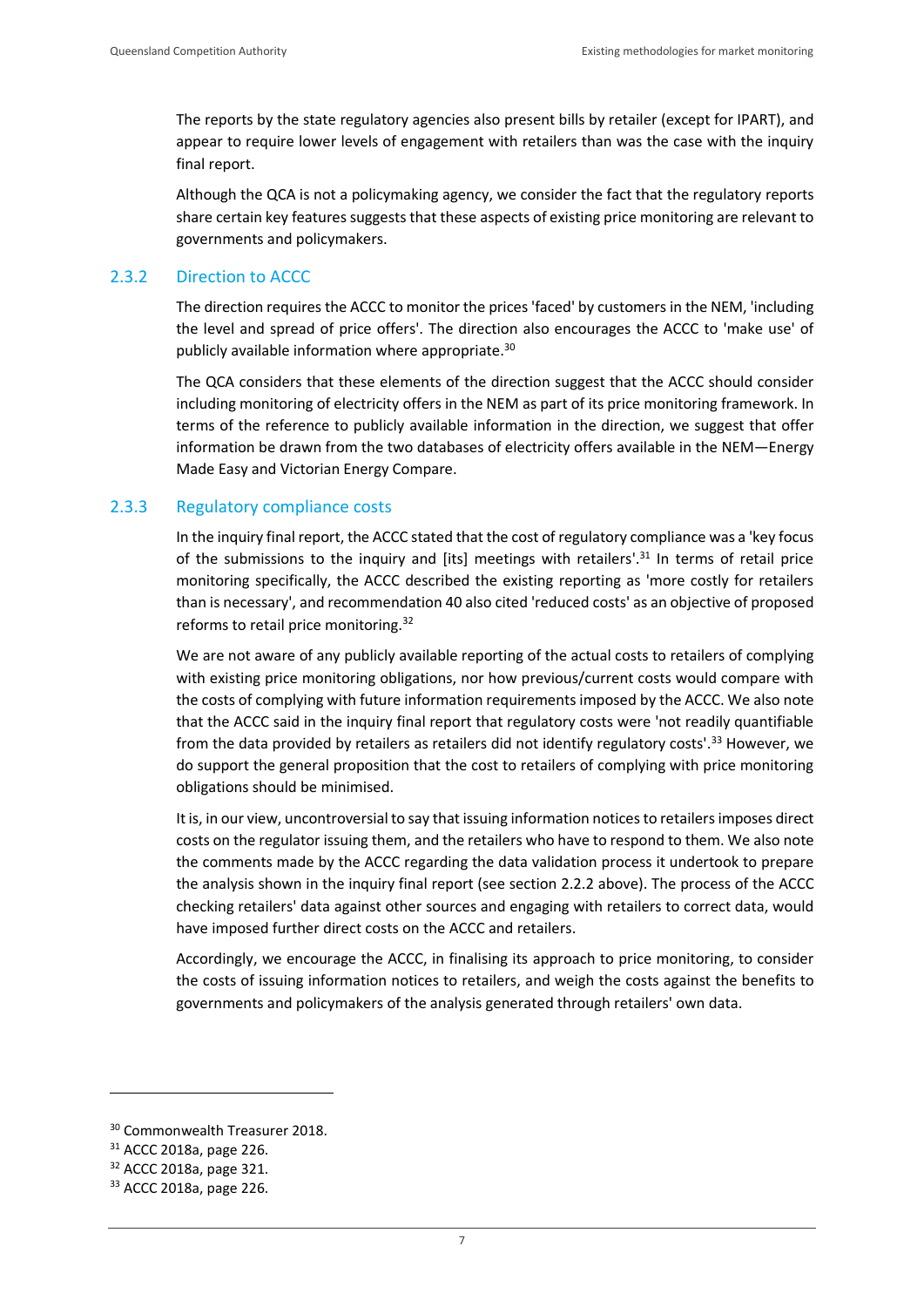## <span id="page-12-0"></span>3 OTHER USEFUL RETAIL DATA

#### <span id="page-12-1"></span>3.1 ACCC question

Question 4 of the ACCC's discussion paper seeks views on whether there is retail price data not reported on in the inquiry that would be useful to understanding how well the retail market is functioning.

#### <span id="page-12-2"></span>3.2 QCA view

As indicated above the QCA suggests the ACCC consider using data from Energy Made Easy and Victorian Energy Compare to monitor electricity prices in the NEM. As the QCA only has experience in using Energy Made Easy data for market monitoring, we focus in this chapter of the submission on the benefits we think Energy Made Easy could add to the ACCC's price monitoring.

#### 3.2.1 QCA's market monitoring reports

The QCA has used data from Energy Made Easy to prepare a number of reports on the SEQ electricity market since July 2016. In addition to presenting electricity bills for a typical customer, we have used Energy Made Easy to:

- analyse retailers' use of discounts to compete with each other, and show how complex discounting can be for customers
- detail the retail fees attached to electricity offers, and highlight the need for retailers to improve the way they present fees and to include payment options on their offers
- demonstrate the increase in the spread of prices in the SEQ market since price deregulation due to standing offers generally increasing by more than the lowest priced market offers
- detail retailers' increasing use, in recent months, of incentives and benefits to attract customers, and explain the opportunities and complexity to customers of this new trend
- show the increase in headline discounts by some retailers following Alinta Energy's entry into the SEQ market in August 2017.

The other regulatory reports that use Energy Made Easy data present findings on similar aspects of retail electricity markets.

#### 3.2.2 Advantages of Energy Made Easy data

We do not suggest that Energy Made Easy would be likely to provide all of the information the ACCC will need to meet the retail price monitoring elements of the direction. However, meaningful conclusions about retail electricity markets can be drawn from 'desktop' analysis of electricity offer information on Energy Made Easy. Further, using Energy Made Easy does not require the regulator to issue, and retailers to respond to, information notices.

If the ACCC does decide to use Energy Made Easy as a data source for price monitoring, it may wish to establish consistent approaches to the various elements of electricity offers to maximise the comparability of bills across distribution zones. We have sought to identify some of the areas of inconsistency that the ACCC could address in section [2.3.1](#page-8-1) above.